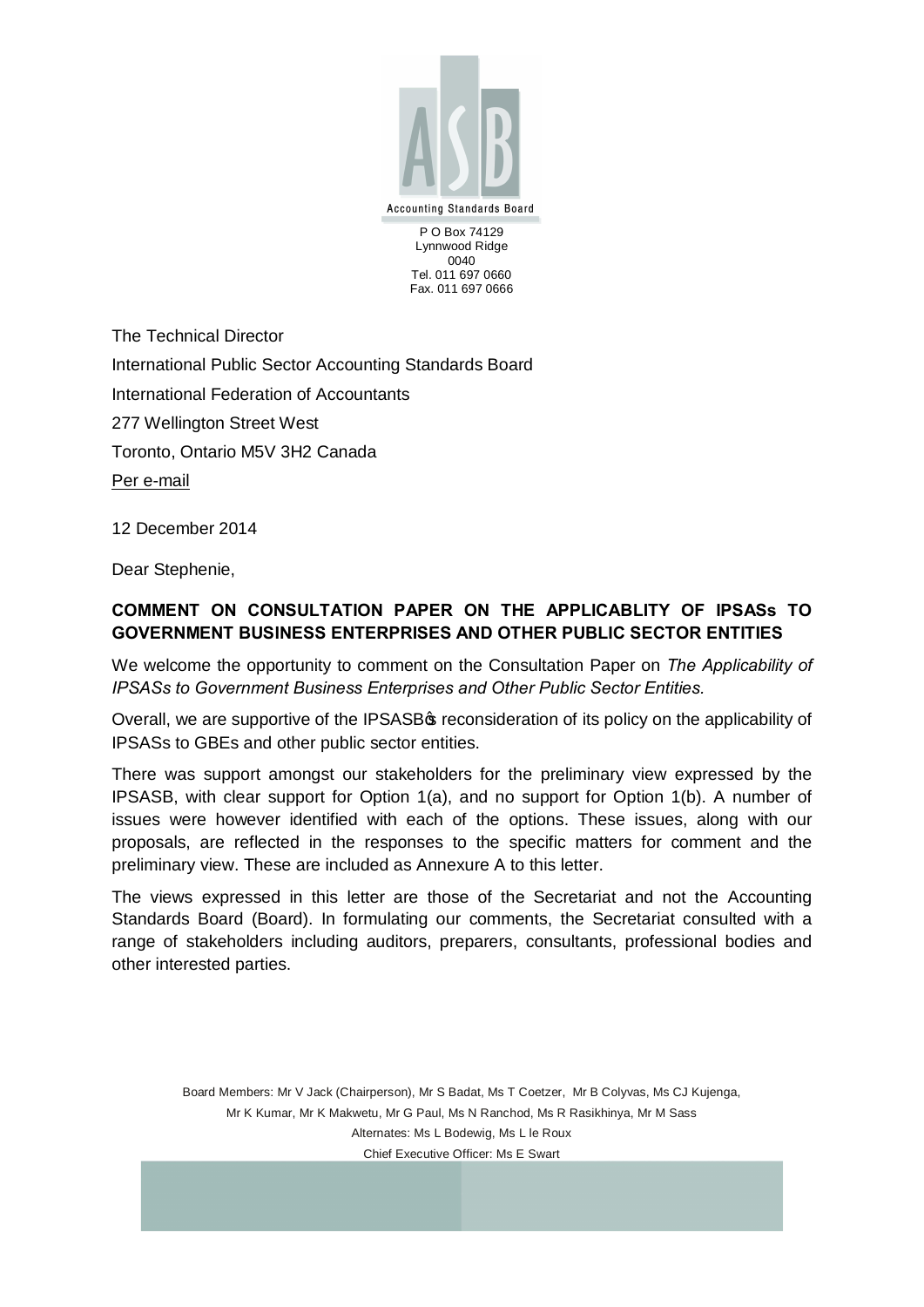Please feel free to contact me should you have any queries relating to this letter.

Yours sincerely

Quart

Chief Executive Officer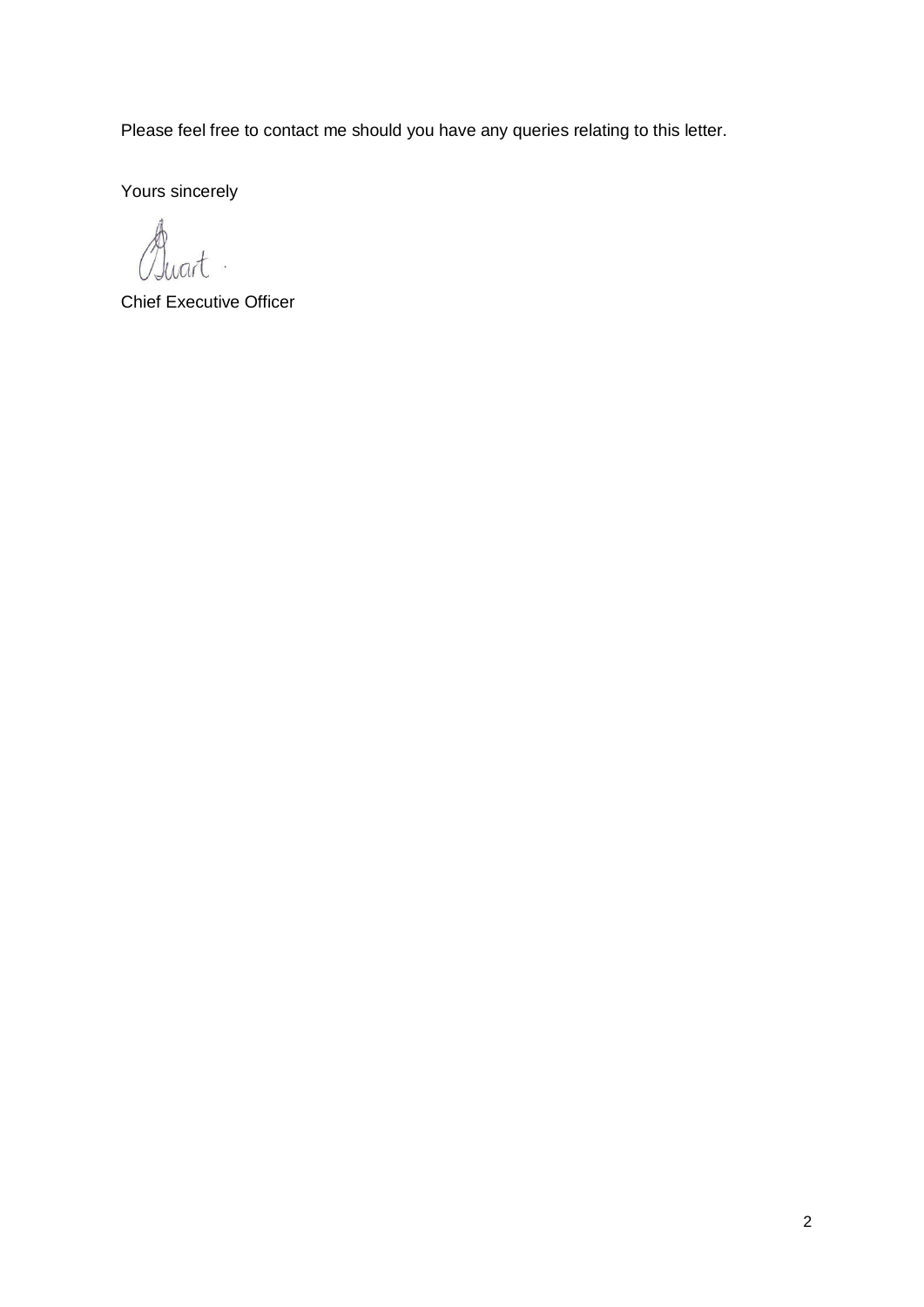# **ANNEXURE A – DETAILED RESPONSES**

## **Preliminary View**

*The IPSASB expressed a unanimous preliminary view (PV) that Approach 1 is the best way forward. A majority of IPSASB members expressed a PV on support for Option 1a.*

### **Specific Matter for Comment 1:**

*Do you agree with the IPSASB's PV? If so, do you prefer Option 1a or Option 1b? Please give the reasons for your view.*

### Option 1a: using IPSASB<sup>®</sup> current and developing terminology

We support the IPSASB<sup>®</sup> preliminary view, with clear support for Option 1a, as it reflects the concepts and descriptions developed in the *Conceptual Framework*. We believe that it is important for the IPSASB to draw on these concepts as it confirms the fundamental importance of the *Conceptual Framework's* role in the future of global public sector standard setting and the IPSASB $\boldsymbol{\mathfrak{s}}$  standard setting activities.

We believe that when the regulators and other relevant authorities in each jurisdiction understand the foundational concepts in the *Conceptual Framework* they will be able to apply better judgement in determining which entities should be required to prepare general purpose financial statements and the appropriate reporting framework for those entities.

Option 1a outlines the high level characteristics of public sector entities for which the IPSASB develops IPSASs. We are concerned that these high-level characteristics will be difficult to interpret and apply in different jurisdictions. To avoid these application and interpretation issues, we believe that clear supporting guidance should be provided for certain aspects of these characteristics. Clear guidance would also assist in establishing a clear boundary between public sector entities that should apply IPSASs, and other entities such as GBEs which should apply IFRSs (or a national equivalent).

The discussion that follows outlines those areas where we believe additional guidance or commentary would be useful to ensure consistent interpretation and application of the characteristics.

*(a) Are responsible for the delivery of services to the public with assets held primarily for their service potential and/or to make transfer payments to redistribute income and wealth.*

This characteristic suggests that a public sector entity will use its assets, which are noncash-generating in nature, to provide goods and services to the public. We are concerned that the characteristic may be open to different interpretations, especially where an entity objective is to use the assets to make a profit and to fulfil its community service obligations.

We propose that supporting guidance is included to assist jurisdictions with addressing these instances, particularly when it is not immediately clear whether the assets held are non-cash-generating or cash-generating. We believe that the supporting guidance could be based on paragraph 6.23(b) of the revised definition in option 2b in the Consultation Paper. We believe it would be useful to clarify that a public sector entity is not an entity which delivers services in the normal course of its business, to other entities (i.e. individuals and non-government organisations as well as other public sector entities outside the reporting entity) with a profit-oriented objective.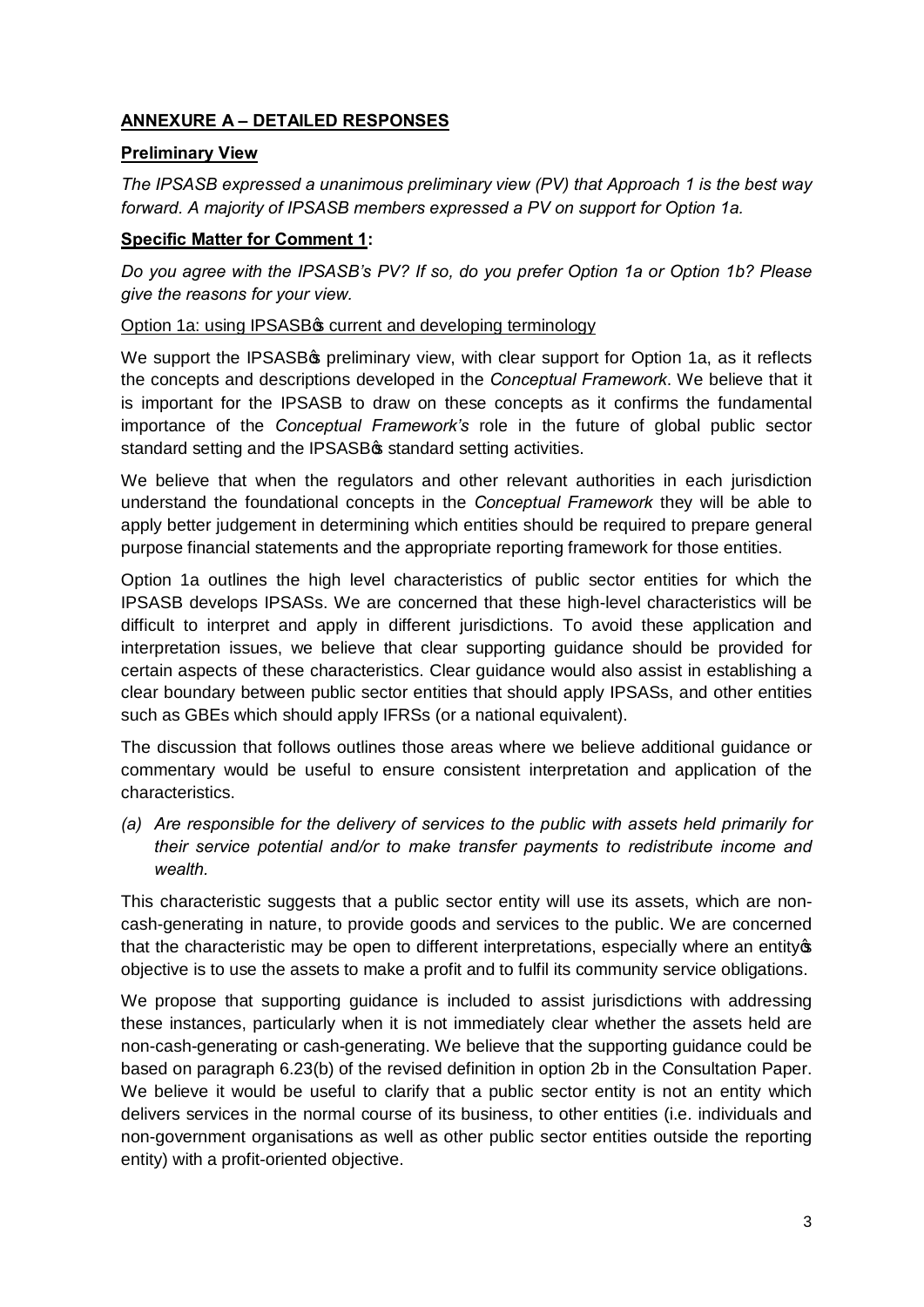*(b) Finance their activities, directly or indirectly, by means of taxes and/or transfers from other levels of government, social contributions, debt or fees.*

This characteristic indicates that the activities undertaken by public sector entities may be financed from various sources, including charging of fees. In our view, this characteristic is also open to different interpretation, as it does not clearly state the nature of the fees that can be charged and/or the basis on which these fees can be charged by public sector entities.

Similar to the shortcomings identified in (a) above, we believe that there is a need for explanatory guidance to be provided to clarify the nature and basis of the fees that can be charged by public sector entities. We propose that the guidance should reflect the notion that a public sector entity may charge a fee to recipients of services to recover some or all of the costs of providing the services without the aim of making a profit.

At present, this characteristic merely indicates that a public sector entity is one which is financed directly or indirectly though taxes and transfers from other levels of government. There are many entities that receive funding from government in these forms. For example some GBEs might receive transfers from government for undertaking certain activities, to undertake capital projects etc. What is important is the extent to which an entity is funded by such transfers, as well as the nature of the funding received.

The guidance in paragraph  $6.18(d)$  of the Consultation Paper, which clarifies the terms  $%$  ot reliant+ and % continuing government funding + in relation to the paragraph 6.19(c) of the revised definition under option 2a, could be useful in describing the nature of the funding received. As such, the guidance should explain that a public sector entity will be substantially dependent on continuing government funding to fund its ongoing operations.

*(c) Do not have capital providers that are seeking a return on their investments or a return of the investment.*

We question whether this requirement provides a solid boundary between a public sector entity and other types of entities. Our stakeholders noted that it is unclear what is meant by % to not have capital providers that are seeking a return on their investments +. In particular, whether it is the existence of the capital providers that distinguishes public sector entities from other entities, or that they are not seeking a return.

We noted that the notion of  $%$  sot seeking a return on their investment+ can be difficult to apply because the capital provider can hold the investment for purposes other than to receive a return on its investment. This in itself would not mean that the entity is a public sector entity. The following illustrates this point:

- In some jurisdictions, there may be entities with capital providers which have surrendered a return on their investments for strategic purposes. For example, a government may invest in an entity that controls ports, railways and other strategic assets/operations, and foregoes returns on its investment on the premise that it is given preferential access to those assets/operations in specific circumstances. The fact that government is clearly not seeking a return does not mean that the other organisation is a public sector entity.
- In other instances, there may be capital providers that exist and are theoretically making a return but have elected not to seek that return for policy decisions, for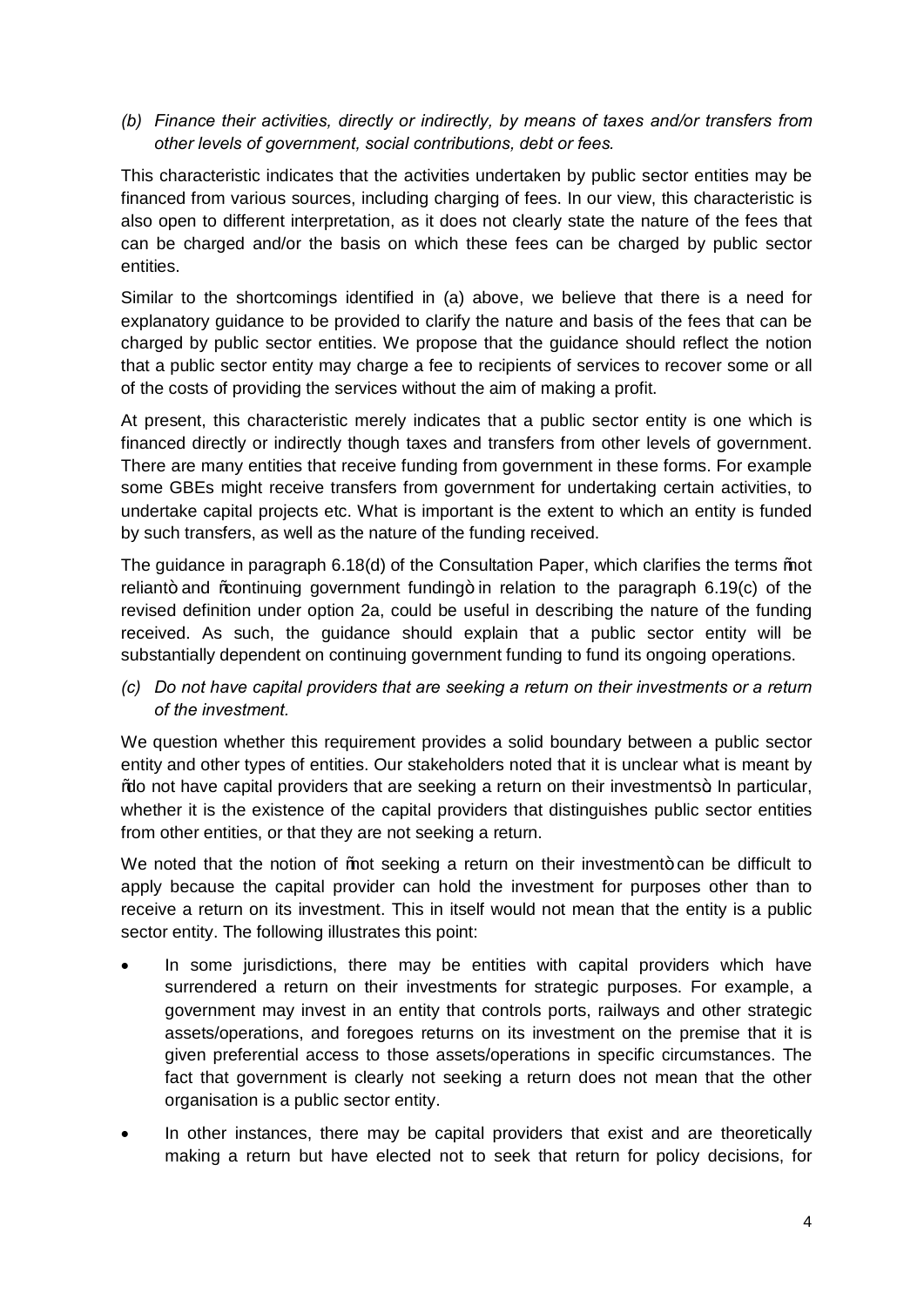example, to ensure that any returns are used to grow the operations or make the entity more sustainable.

Our stakeholders also noted that clarity is required about whether % apital providers+ refers to providers of debt capital or equity capital.

While we accept that the entity would need to demonstrate the other characteristics to conclude that it is a public sector entity, we were not persuaded that the mention of capital providers and their not seeking a return as outlined in the Consultation Paper is useful in distinguishing public sector entities from other entities.

### Option 1b: using Government Finance Statistics reporting guidelines and explanatory guidance

We do not support the IPSASB<sup>®</sup> proposal to use Government Finance Statistics (GFS) reporting guidelines in option 1b. We believe that the use of GFS reporting guidelines would only be useful and well understood in those jurisdictions that are familiar with the GFS reporting guidelines. The relative importance of the GFS reporting guidelines in the context of the preparation of financial statements may differ from jurisdiction to jurisdiction. For example, from a South African perspective, the GFS reporting guidelines are only understood, considered and applied by statisticians, and economists and other professionals from the National Treasury and the central bank. Accounting professionals working in other government organisations preparing financial statements do not consider or apply GFS reporting guidelines at all.

Apart from the fact that only a limited number of individuals within a jurisdiction may consider, apply and understand the GFS reporting guidelines, we believe that the objectives of the GFS reporting and the IPSASs differ fundamentally. The objective of the GFS reporting guidelines is to evaluate the impact of the general government and public sector on the economy while IPSAS-based financial statements are used to evaluate financial performance and position, hold management accountable, and inform decision making. Because the objectives of the two reporting frameworks are different, their users are also different, and will result in fundamental differences on how and what information is reported.

During our consultation process, our stakeholders made the observation that the application of the proposed characteristics under this option could result in those GBEs that operate in monopolistic environments no longer being classified as GBEs. They noted that such entities may not be able to demonstrate that they sell goods and services at economically significant prices because they are usually the sole supplier of the goods and services and may not have discretion about adjusting supply based on price. As a result these entities are likely to be public sector entities under Option 1b, even though they have a profit-making objective.

Stakeholders indicated that they found the concept of % conomically significant prices+, and how this could be assessed, useful. In particular, they noted that the idea of what is considered an economically significant price (as outlined in paragraph 6.14 of the Consultation Paper), together with the assessment of 50% sales to cost ratio over several years, is a useful boundary for classifying entities.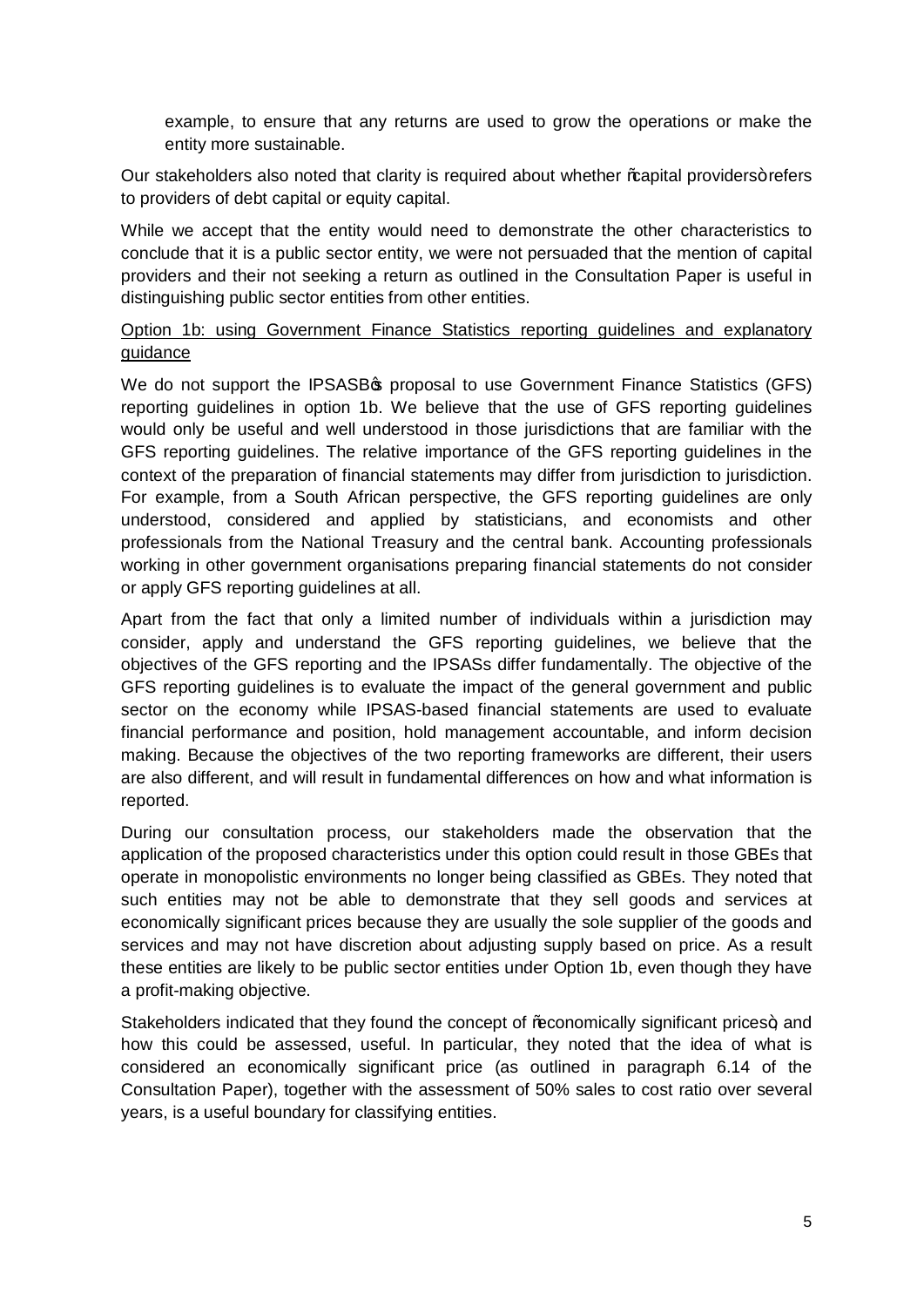Although we do not support Option 1b, certain aspects may be useful in clarifying certain characteristics of option 2, should this option be supported by respondents. This is discussed under our response to specific matter for comment 2.

## **Specific Matter for Comment 2:**

*If you do not agree with the IPSASB's PV, please indicate whether you support Option 2a or Option 2b in Approach 2 or identify an alternative approach. Please give the reasons for your view.*

While Approach 2 aims to resolve the current problems in the application of the current definition of GBE, we have reservations with the Approach as it is difficult to define what a GBE is given different legal and policy issues applicable to GBEs in each jurisdiction. As such, we support the principle based approach taken in Approach 1 and the linkages to the *Conceptual Framework*. While we agree in principle that some of the changes made to clarify and/or modify the current definition may be useful, we are not in support of the two options as outlined below.

#### Option 2a: clarifying the current definition

While we support option 1a, if option 2 is supported by other respondents, our stakeholders suggested the use of the following GFS concepts.

Paragraph 3.14 of the Consultation Paper indicates that the treatment of government subsidies received by an entity on its goods and services is unclear in determining whether it has recovered its costs in full or not. Stakeholders suggested that guidance, similar to that of the GFS reporting guidelines outlined in paragraph 5.16, should be developed that requires an assessment of the nature of subsidies and its impact on full cost recovery.

In addition, we question whether the reference to % at a profit or to achieve recovery of all fixed and variable costs of the *reporting period*+would result in a change in classification of an entity as a GBE in those reporting periods when the profit or full cost recovery objective is not achieved. If adopted, we would suggest that supporting guidance, similar to that of the GFS reporting guidelines, be developed for the assessment to be undertaken over a sustained multiyear period rather than a single reporting period. It will clarify that entities making losses at a particular point in time can also be considered a GBE. Alternatively, it should be clear that the intention of the entity is considered in making this assessment, rather than whether full cost recovery is achieved or not.

#### Option 2b: narrowing the current definition

Our stakeholders indicated no support for option 2b as it may result in some entities applying a different reporting framework from year to year. For instance, depending on the funding, being a going concern could change from one year to the next.

We recognise that a specific quantitative threshold should not be applied to determine the level of reliance on government funding. However, we believe it is important to clarify at what level the government funding received by an entity becomes so significant that it impacts its ability to conduct commercial activities.

We also agree with the IPSASB<sup>\$</sup> observation that the application of option 2b would restrict the number of entities that meet the definition of a GBE. From a South African perspective, there are GBEs that operate with a full cost recovery objective and also receive financial support from government, and would therefore not meet the proposed